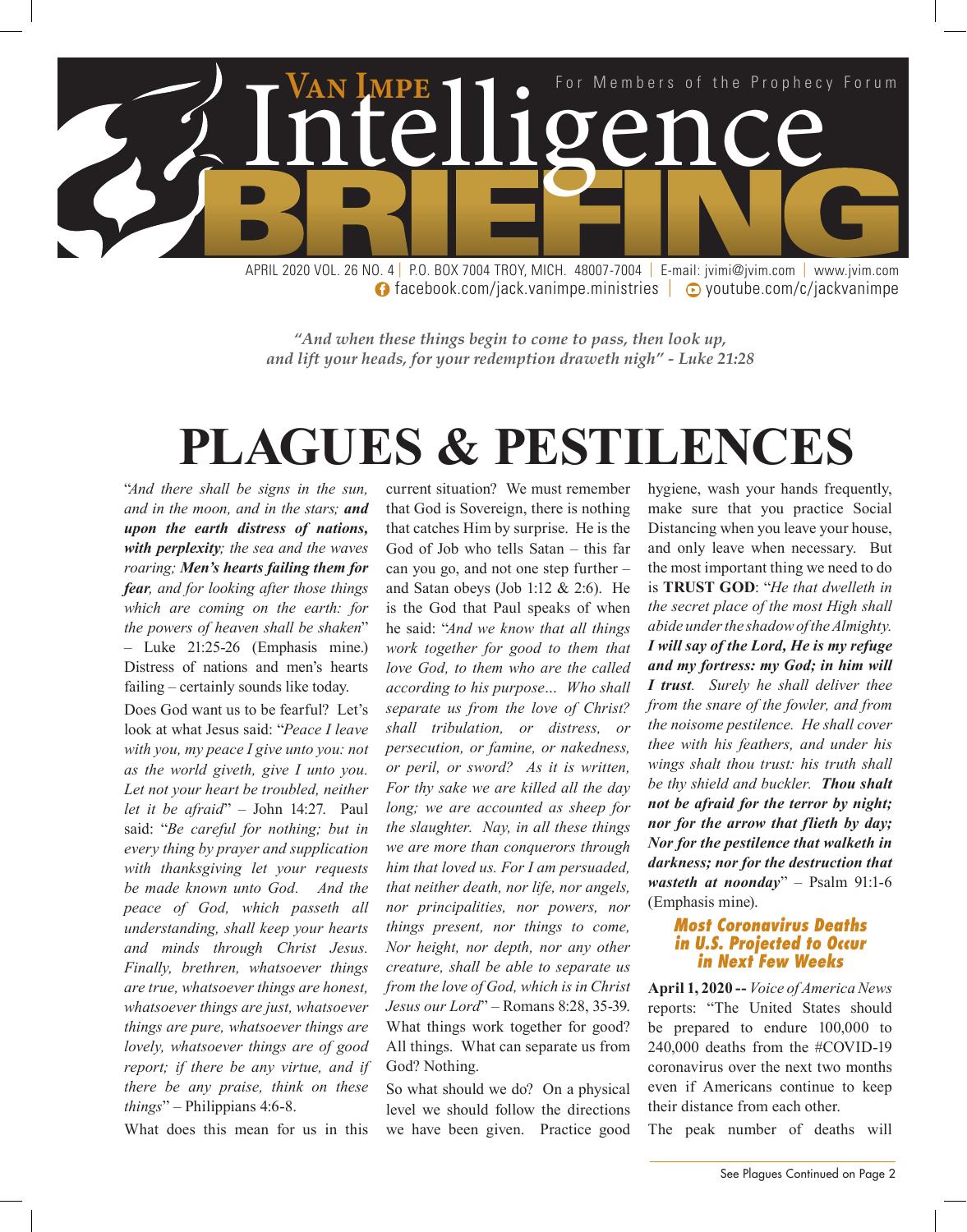come over the next two to three weeks, according to the White House coronavirus task force.

'Our country is in the midst of a great national trial unlike any we have faced before,' said U.S. President Donald Trump as the White House on Tuesday formally introduced its extended 30 day social-distancing guidelines based on statistical models.

'This is going to be one of the roughest two or three weeks we've ever had in our country,' Trump predicted.

For the most part, the two physicians on the podium with the president and Vice President Mike Pence administered the bitter medicine to the American public.

'This is a number we need to anticipate, but we don't necessarily have to accept it as inevitable,' said Dr. Anthony Fauci, the director of the National Institute of Allergy and Infectious Diseases, of the anticipated 100,000-plus fatalities.

'There's no magic bullet,' said Dr. Deborah Birx, an immunologist who is the response coordinator on the White House's coronavirus task force. 'There's no magic vaccine or therapy,' just behaviors that can change the course of this viral pandemic…" **(The struggle with Covid-19 has been described as a war, and at the beginning of World War II, C. S. Lewis preached a sermon in the Church of St. Mary the Virgin in Oxford, and he spoke of enemies one faced in a war – including fear, the fear of death. He stated: "What does war do to death? It certainly does not make it more frequent; 100 per cent of us die, and the percentage cannot be increased. It puts several deaths earlier; but I hardly suppose that that is what we fear....Yet war does do something to death. It forces us to remember it… War makes death real to us; and that would have been regarded as one of its blessings by most of the great Christians of the past. They thought it good for us to be always aware of our mortality. I am inclined to think they were wise."** 

**Should the Lord tarry, death is certain for all of us. But with the focus on the lethality of this disease what should our response be? "***But sanctify the Lord God in your hearts: and be ready always to give an answer to every man that asketh you a reason of the hope that is in you with meekness and fear***" – I Peter 3:15. As people are coming face to face with their mortality we need to be sharing the Gospel with them and give them peace and hope.)**

#### *Dr. Deborah Birx: Incomplete Chinese Data Misled Experts on Seriousness of Coronavirus*

**April 1, 2020 --** *Breitbart.com* reports: "Dr. Deborah Birx on Tuesday said that medical experts failed to understand the seriousness of the coronavirus because of incomplete data coming out of China.

'I think the medical community interpreted the Chinese data as that this was serious but smaller than anyone expected,' she said. 'Because I think probably we were missing a significant amount of the data.'

Birx spoke about the experts' relationship with the data during a White House press briefing on Tuesday evening.

She acknowledged frankly that when she saw early data from China reporting only 50,000 cases of the virus among the 20 million people in Wuhan, China, and the 80 million in Hubei province, she felt that the threat was similar to that of SARS, which had 8,098 cases globally and 774 deaths.

The devastation hitting countries like Italy and Spain and South Korea gave the experts much more complete data, helping them draw models that were far more alarming…" **(The true death toll in China may never be known. The** *Washington Post* **reported that Wuhan (where the disease first appeared) officially reported 2,500 deaths, but 5,000 urns were delivered to one mortuary over a two day period, and Wuhan has seven other mortuaries.** *Radio Free Asia* **gives an estimate based on the cremation capacity of the funeral homes in** 

**Wuhan with a total of 84 furnaces with a capacity of 1,560 cremations in a 24 hour period – which would total 46,800 deaths in that one province. See the next three reports.)** 

#### *China censored virus news for weeks, say researchers*

**March 4, 2020 --** *TerraDaily.com* reports: "China began censoring online discussions on the new coronavirus weeks before officially acknowledging the scope of the disease, according to a report published Tuesday.

Although Chinese authorities did not publicly acknowledge the severity of the virus until January 20, censorship began as early as December 31, said researchers at the University of Toronto's Citizen Lab.

Even general terms such as 'unknown Wuhan pneumonia' and 'Wuhan Health Commission' were deemed taboo in the early weeks of the epidemic, said the report.

More than 3,100 people have died and over 90,000 have been infected worldwide by the virus.

Citizen Lab said its research showed at least one social media platform in China was blocking some virus content three weeks before the government confirmed it was spreading between people.

That 'strongly suggests that social media companies came under government pressure to censor information at early stages of the outbreak,' the report said…"

#### *Residents: 'Nobody in Wuhan Believes the Official Numbers' of Coronavirus Deaths*

**April 3, 2020** -- *Breitbart.com* reports: "Multiple reports published on Wednesday quoting residents of Wuhan, China, the city where the coronavirus pandemic originated, found extreme skepticism among locals that the Communist Party's official coronavirus death toll truly reflects the disease's impact on the community.

Dictator Xi Jinping declared Wuhan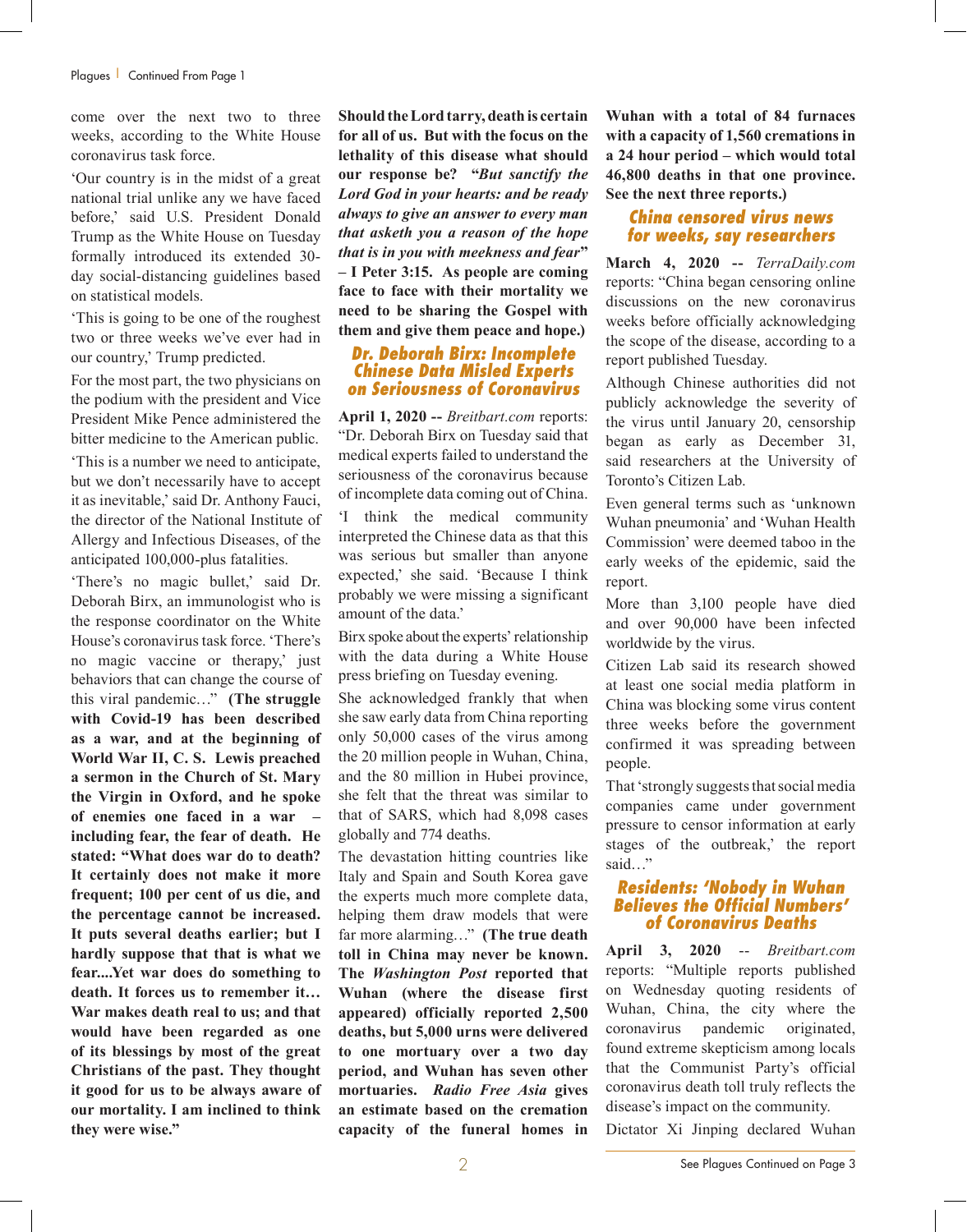on the road to recovery in mid-March, visiting the central Chinese city for the first time despite evidence that the pandemic began there as early as November 2019.

This weekend, the government opened Wuhan's subway system to customers for the first time since the lockdown there began in January and began allowing the families of the dead to pick up urns holding the remains of their loved ones. The number of urns handed out at Wuhan's seven funeral homes, multiple reports found, is somewhere between 30,000 and 40,000, suggesting that the real death toll of the coronavirus in Wuhan is at least ten times what the Chinese regime claimed it was.

Speaking to the Spanish newswire service *EFE*, Wuhan residents who declined to give their names out of fear of reprisals from the government said they knew of no one in the city who believed the Communist Party's estimates…"

#### *China county in lockdown as fears grow over second wave of virus*

**April 3, 2020 --** *TerraDaily.com* reports: "A Chinese county of around 600,000 residents has gone into lockdown after a woman who visited the area tested positive for the coronavirus, underscoring concerns over a second wave of domestic infections.

The tightening comes as China reported 35 new confirmed cases on Thursday, drastically down from the peak of the crisis.

But they were all imported, bringing the tally of such cases to 841 and adding to fears about infections brought in from overseas.

Jia county in central Henan province said in a social media post Wednesday that it was tightening restrictions on villages and residential compounds, and was not allowing people to enter or leave their homes without the relevant authorisation.

Employees will also need permits issued by their companies in order to go to work, and vehicles can only be used on alternate days depending on their number plates…"

#### *Islamic State Asks Allah to 'Increase Coronavirus Torment' of Infidels*

**March 25, 2020 --** *Breitbart.com* reports: "Proving that nothing is so awful that the Islamic State cannot make it even worse, ISIS on Sunday reportedly published an article in one of its newsletters asking Allah to 'increase the torment' of infidels from the coronavirus while sparing faithful Muslims.

The *Al-Naba* newsletter, as translated by the typically pro-Bashar al-Assad *Al Masdar* news service, celebrated the coronavirus as an act of divine judgment for idolatry. According to ISIS, Allah has 'imposed something of His painful torment on the nations of His creation' by conjuring the epidemic.

'We ask Allah to increase their torment and save the believers from all that. Indeed He is harsh of punishment against the one who rebels against Him, and merciful to the one who obeys Him and stands with Him,' the jihadists wrote.

The terrorists also praised what they saw as a military retreat by 'crusader nations' because their soldiers were supposedly needed to maintain order within their own nations during the coronavirus epidemic. ISIS looked forward to 'a great economic catastrophe' befalling the West due to the virus…" **(Allah is incapable of judging or rewarding – "***For all of the gods of the nations are idols; but the LORD made the heavens***" – Psalm 96:5. See the next three reports.)**

#### *Taliban: Coronavirus 'a Decree of Allah … Because of the Sins of Mankind'*

**March 20, 2020 --** *Breitbart.com* reports: "The Taliban, which considers itself the legitimate government of Afghanistan, released a statement on Wednesday urging Afghans to 'recite effective prayers' against the Chinese

coronavirus, calling it a 'decree of Allah.'

The Taliban has also repeatedly lobbied the Afghan government to release its Taliban member inmates, citing the possibility that they are a high risk of contracting the virus in the closed quarters of a prison.

*Voice of America*, noting the impact that the coronavirus pandemic has had on ongoing negotiations between the Taliban and the U.S. government, which mediates on behalf of Kabul, relayed part of a Taliban statement. The Taliban urged followers to pray for an end to the pandemic and lamented the virus as a 'decree of Allah … because of the disobedience and sins of mankind or other reasons.'

Pakistan's *Daily Times* translated a longer portion of the statement that showed the group appeared to posit the theory that the virus was a punishment as merely one potential explanation.

'Our Muslim nation must consider this disease a decree of Allah (SwT) and deal with it in accordance with the teachings of the Holy Prophet (PBUH),' the *Daily Times* translation read. 'As per the directives of scholars – people should recite effective prayers and astaghfar (seeking forgiveness) frequently, increase the reading of the Holy Quran, give in alms and charity and turn to Allah (SwT) in repentance for their past sins.'..."

#### *Coronavirus 'is one of Almighty Allah's soldiers'*

**March 12, 2020 --** *Israel National News* reports: "Before the coronavirus disease had reached the Palestinian Authority, a preacher on official *Palestinian Authority TV* taught that the virus is 'one of Almighty Allah's soldiers' and that Allah is punishing the sinners – 'those who attack His believers'.

In his sermon that was broadcast on official *PA TV* and discovered by Palestinian Media Watch (PMW), the preacher further explained that epidemics are 'a trial for the believers and a punishment for the sinners.' To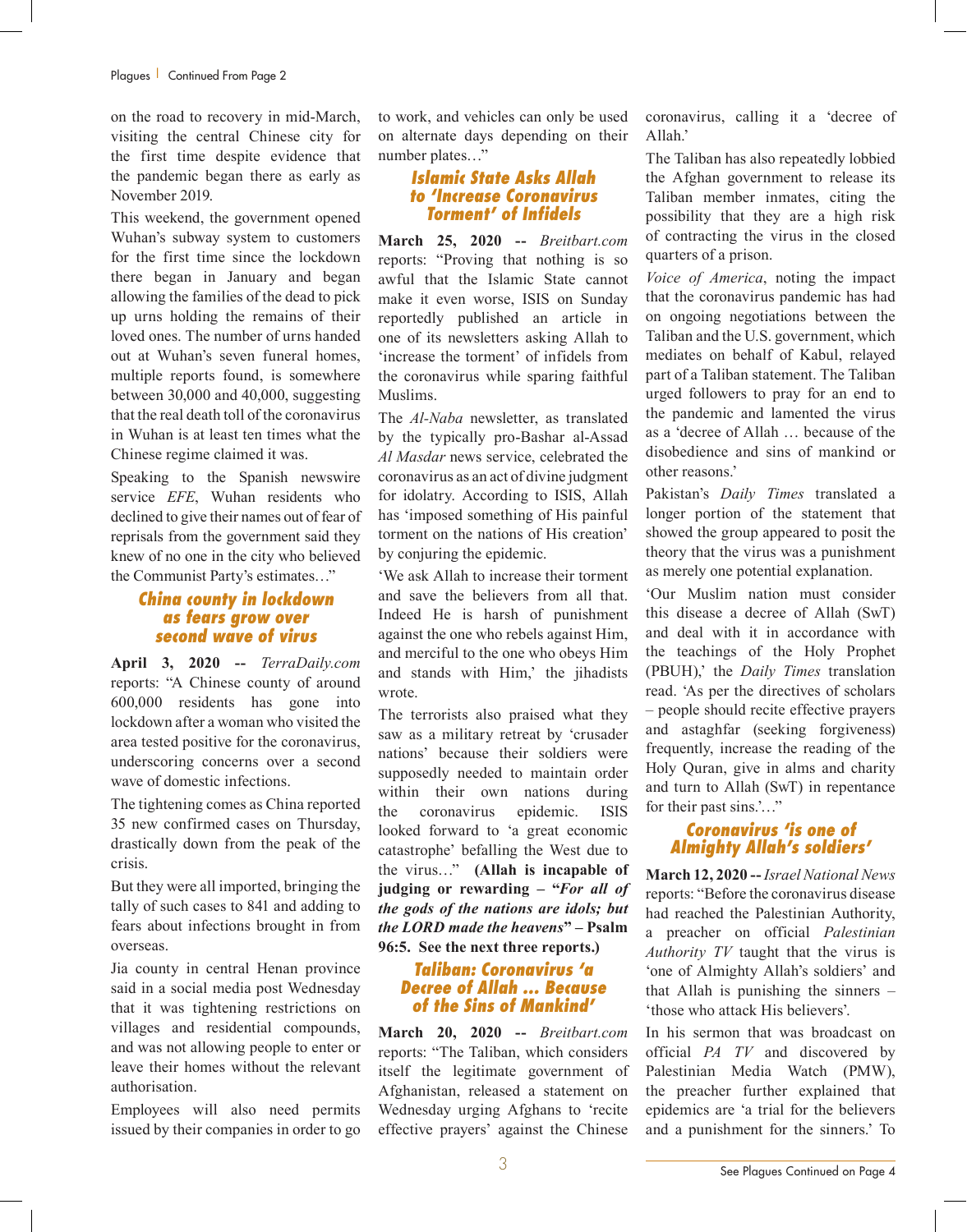#### Plagues | Continued From Page 3

underscore this religious view – that epidemics are a punishment – the preacher quoted Islam's 'prophet' Muhammad and his uncle Ibn Abbas who both explained that plagues are the punishment for people in places where 'abomination' and 'corruption' occur.

However, since Muslim believers are also dying from coronavirus, the preacher added that believers who die from the epidemic are being tested and 'if they have stood firm and place their trust in Allah, then they will receive an enormous reward, and whoever dies in the epidemic merits the reward of Martyrdom.'…"

#### *Allah may inflict coronavirus on Muslims who live with infidels, says N.Y. imam*

**March 29, 2020 --** *WND.com* reports: "A prominent imam in Syracuse, New York, is warning that Allah could punish Muslims who live in the lands of infidels with the coronavirus.

Khadar bin Muhammad, the imam of

the Bilal Ibn Rabah mosque, said that 'when Allah decides to punish the infidels on their land, he may destroy anybody who is on that land,' according to the Middle East Media Research Institute.

MEMRI said the imam warned that Allah may punish them by such means as COVID-19 for 'just chilling' while they are surrounded by sins such as fornication, homosexuality and alcohol consumption…"

### RUSSIA AND THE KINGS OF THE EAST

#### *Putin Agrees With Proposed Constitutional Change Allowing Him to Run For Reelection*

**March 10, 2020 --** *Voice of America News* reports: "Russian President Vladimir Putin says he agrees with a proposed constitutional amendment allowing him to seek another term in office, but only if it is approved by the Constitutional Court.

'In principle, this option would be possible, but on one condition — if the constitutional court gives an official ruling that such an amendment would not contradict the principles and main provisions of the constitution,' Putin said on Tuesday while speaking to parliament's lower house, the State Duma.

Currently, the constitution allows for a president to serve two consecutive sixyear terms.

Putin's current presidential term, his second consecutive one, ends in 2024…" **(Vladimir Putin has been in power as either the Prime Minister or President of Russia since 1999. Now, with this Constitutional change, he is in essence, setting himself up as ruler for life in Russia, much as Xi Jinping is set to be ruler for life in China. Ezekiel chapters 38 and 39 predict the union of Russia and China [Revelation 16:12; Daniel 11:44] as leaders in the battle for the greatest war in history called Armageddon**  **– Revelation 16:16. Revelation 9:14 – 18 pictures its upcoming disastrous results. See the next two reports.)**

#### *Coronavirus Fears Aside, Putin Pushes to Expand Power*

**March 19, 2020 --** *Voice of America News* reports: "Russian President Vladimir Putin indicated a nationwide vote on constitutional amendments that would open the door to extending his power might face delays because of concerns about the coronavirus pandemic, which has affected Russia little but ravaged other parts of the globe.

'I really am counting on people to show up on April 22 and support the changes,' Putin said in a Wednesday speech that was meant to mark the sixth anniversary of Russia's annexation of the Crimean Peninsula but touched on the vote set for next month.

'Although, if there will be problems connected to this well-known coronavirus, then the law allows us to calmly … move it to a later period,' he said. 'If the epidemiological situation allows, we'll hold the national vote. If not, then we'll postpone a bit.'

At the heart of the issue: a controversial referendum over reforms that, among other measures, would allow the Russian leader to retain his post and compete in future presidential elections when his current term ends in 2024…"

#### *Russia's Putin wants traditional marriage and God in constitution*

**March 3, 2020 --** *BBC.com* reports: "Russian President Vladimir Putin wants marriage to be defined as the union of a man and woman in a revised constitution, ruling out gay marriage.

It is among several constitutional amendments proposed by Mr. Putin, which are set to be put to a public vote. Critics see the proposals as a move by Mr. Putin to keep a hold on power after his presidential term ends in 2024.

The package includes a proclamation of Russians' faith in God and a ban on giving away any Russian territory.

The territorial amendment would strengthen Russia's hold on Crimea – a Ukrainian region it annexed in 2014 – and the Kuril Islands, disputed with Japan since World War Two, according to Vladimir Mashkov, a renowned actor-director involved in drafting the new constitution.

Mr. Putin also proposed an amendment on 'historical truth', to protect 'the great achievement of the people in their defence of the Fatherland'…

#### *Royal Navy shadows Russian warships after 'unusually high levels of activity' in Channel and North Sea*

**March 26, 2020 --** *News.Sky.Com* reports: "Nine Royal Navy vessels have shadowed seven Russian warships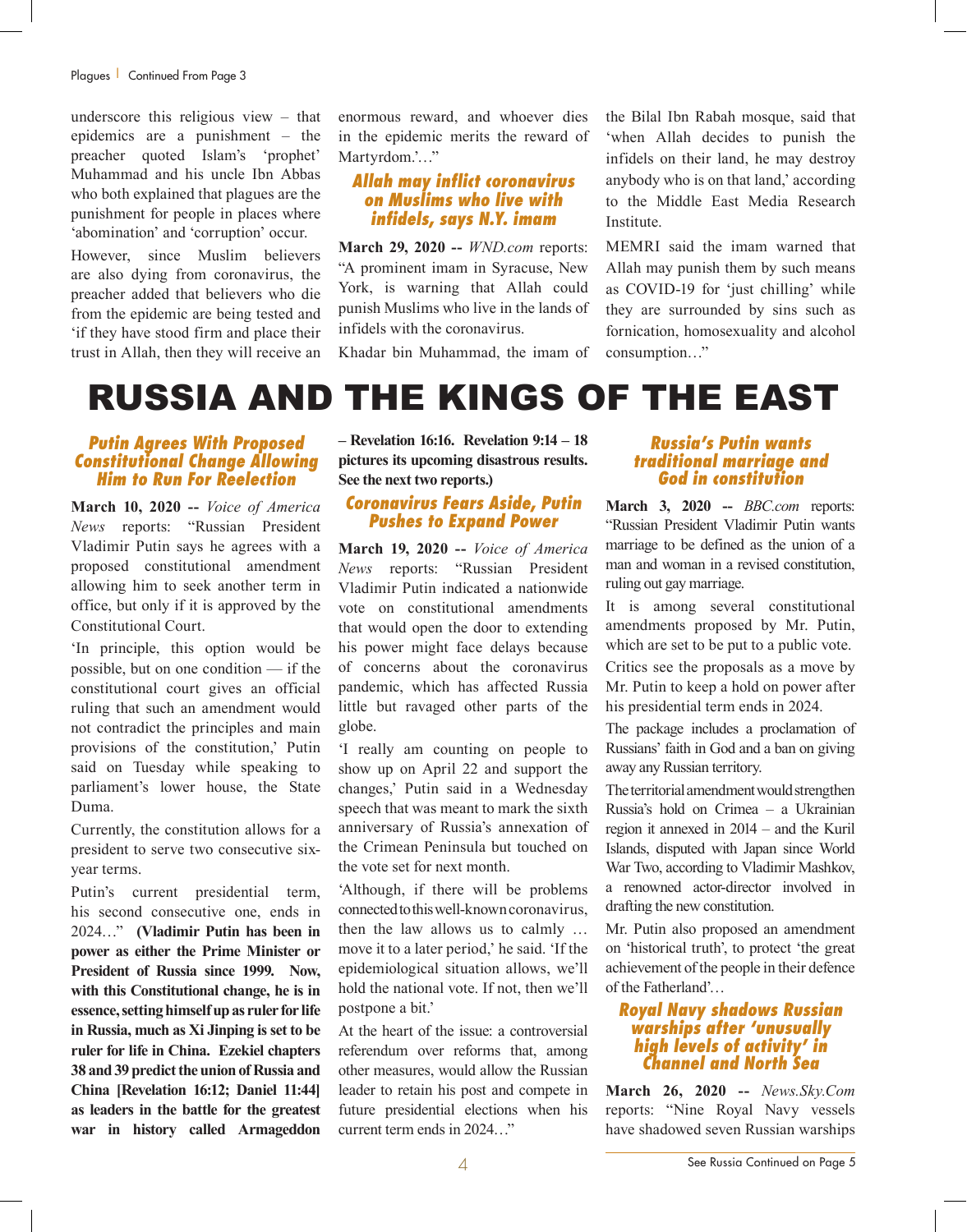after detecting 'unusually high levels of activity' in the Channel and North Sea.

It comes as the Royal Navy has been preparing to help the NHS and other government departments deal with the coronavirus crisis.

Royal Navy sailors and aircrew have been monitoring every movement of the Russian ships using state-of-the-art radar, surveillance cameras and sensors, allowing them to track their course and speed as they passed the British Isles…" **(Russia in Bible prophecy is the main instigator of death and suffering during Armageddon – Revelation 16:16. Ezekiel chapters 38 & 39, which Dr. Van Impe proclaimed for sixty years, aided by Oriental and Islamic nations, bring total chaos and atomic devastation upon the world. Worse yet, it's just ahead of us. Every nation he included in World War III is forming exactly as taught in this global blood bath six decades ago. The only good news is that the Rapture precedes Armageddon – "***Because thou hast kept the word of my patience, I also will keep thee from the hour of temptation, which shall come upon all the world, to try them that dwell upon the earth***" – Revelation 3:10. Then our deliverance as believers – Revelation 4:1 and our joy because of missing Armageddon. See the next three reports.)**

#### *U.S., Canadian jets intercept Russian reconnaissance aircraft*

**March 11, 2020 --** *SpaceWar. com* reports: "Two Russian military reconnaissance aircraft were intercepted and escorted for hours near Alaska by U.S. and Canadian air force jets, the North American Aerospace Defense Command said.

The two Tu-142 maritime reconnaissance aircraft on Monday entered the Alaskan Air Defense Identification Zone, sparking the deployment of several NORAD aircraft including fighter jets, the command said.

The Russian aircraft entered and remained in the air defense identification zone, a security perimeter in international airspace, for about four hours.

They came as close as 50 nautical miles to the Alaskan coast, a NORAD statement said Tuesday…"

#### *U.S. accuses Russia of breaking 'Open Skies' treaty*

**March 5, 2020 --** SpaceWar.com reports: "U.S. Defense Secretary Mark Esper accused Russia Wednesday of violating the Open Skies Treaty designed to improve transparency and confidence between the militaries of the two superpowers.

Esper told a congressional hearing Russia had been blocking the United States from conducting flights over the Baltic Sea city of Kaliningrad and near Georgia that are permitted by the 18-year-old agreement.

'We've also been denied access to military exercise overflights,' he said. 'I have a lot of concerns about the treaty as it stands now.'

The deal, which has 32 other signatories, permits one country's military to conduct a certain number of surveillance flights over another each year on short notice.

The aircraft can survey the territory below, collecting information and pictures of military installations and activities.

The idea is that the more rival militaries know about each other, the lower the chances of conflict…"

#### *Canada intelligence committee warns of 'brazen' interference by China, Russia*

**March 13, 2020 --** *SpaceWar.com* reports: "A parliamentary committee on Thursday warned that China and Russia are threatening Canada's national security and democracy by stepping up 'clandestine and coercive' efforts to influence politicians, students and the media.

'The threat is real, if often hidden,' the national security and intelligence committee of Canadian parliamentarians warned in its annual report.

'The threat to Canada from foreign interference is increasing. The perpetrators have become more brazen and their activities more entrenched,' it said, singling out China and Russia as the main culprits.

Their activities, said the report, 'threaten the fundamental building blocks of Canada's democracy.'

The committee also criticized this government's response to the foreign meddling, saying 'Canada has been slow to react to the threat of foreign interference' and 'must do better.'

The interference has targeted elected officials and their staff, student associations and hundreds of media outlets in Canada that publish or broadcast in languages other than English or French…"

#### *China Threatens EMP Attack in South China Sea*

**March 18, 2020 --** *Breitbart.com* reports: "Chinese state media on Tuesday rather unsubtly decided this would be a good time to chat with a panel of 'experts' about the possibility of using an electromagnetic pulse weapon (EMP) against American ships that enter portions of the South China Sea illegally claimed by Beijing.

The timing suggests it was a bit of saberrattling by a Communist Party nervous about its power and prestige after the Wuhan virus disaster, but some degree of escalation in the South China Sea has long been a concern for the U.S. Navy and ships from across the free world.

To put it bluntly, an EMP strike on U.S. warships would involve detonating a small nuclear warhead above them, but China's state-run *Global Times* threw in some speculation about 'low-energy laser devices' to keep their saber from rattling too loudly…" **(II Timothy 3:1 – "***This know also, that in the last days perilous* **[dangerous]** *times shall come.***" Soon the kings of the East [Orient] will move into the Middle East – the second invasion of Israel after Russia's defeat. America will be involved against North Korea as part of "Tarshish" – Ezekiel 38:16.)**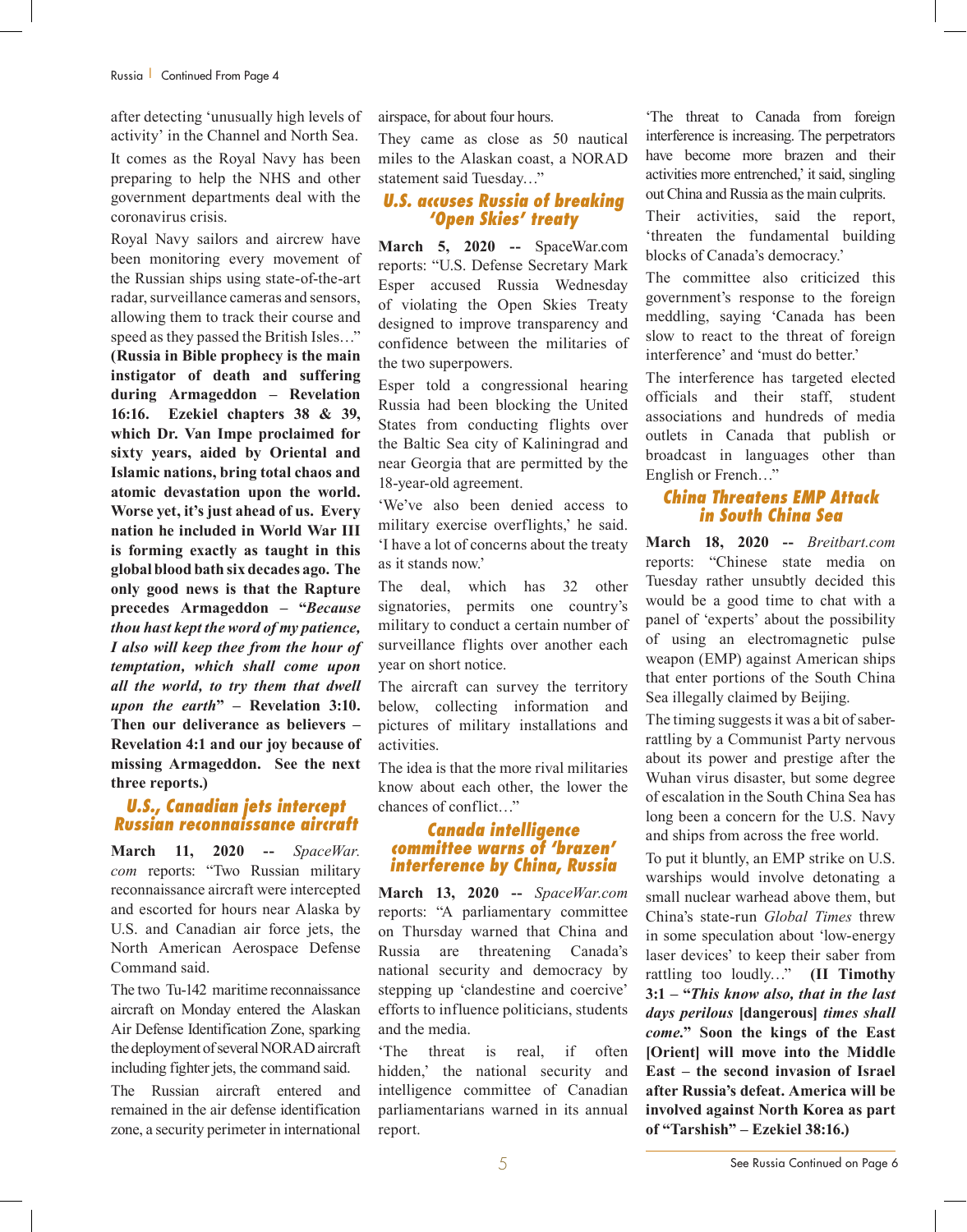#### *China Uses Coronavirus Crisis to Bulldoze Churches and Temples*

**March 26, 2020 --** *Breitbart.com* reports: "Religious freedom watchdog groups are accusing the Chinese Communist Party (CCP) of using the Wuhan coronavirus epidemic as an opportunity to intensify their crackdown on religion, bulldozing some churches and placing others under heavy surveillance.

'China is now holding itself up as a model for fighting the coronavirus. But fighting the pandemic hasn't stopped communist officials from persecuting Christians,' Todd Nettleton, a spokesman for the nonprofit group Voice of the Martyrs (VOM), told *Fox News* on Tuesday…

Other churches have reportedly been vandalized by Chinese officials and orders have been given that effectively ban 'unregistered' religious services on the grounds of public health. On the bright side, VOM saw the prevalence of medical masks due to the coronavirus as an opportunity to evade China's pervasive facial-recognition systems and proselytize with less fear of being identified and persecuted.

Buddhists and Taoists also reported the suppression and demolition of their temples, a process that appeared to be intensifying just as the coronavirus exploded out of Wuhan. Worshipers bitterly noted that local officials have a habit of abruptly deciding that temples built with their approval failed to meet some obscure building code and must be demolished immediately. Not even hoisting Communist flags and papering temples with posters of China's authoritarian ruler Xi Jinping was enough to save the targeted temples.

'Unconditional cooperation with the government means that no photos of the demolition can be taken, no negotiations initiated, and no compensation demanded. This is typical behavior of the CCP government,' one Buddhist complained to the Bitter Winter human rights website.

'The Communist Party is as evil as

a mafia. Under the tyranny of those modern bandits, even sacred Buddhist temples cannot enjoy peace,' said another…" **(Great persecution will soon overtake most Christians in a majority of the world.** *USA Today* **reported that Christianity is the most hated religion in the world. "***Blessed are they which are persecuted for righteousness' sake: for theirs is the kingdom of heaven. Blessed are ye, when men shall revile you, and persecute you, and shall say all manner of evil against you falsely, for my sake. Rejoice, and be exceeding glad: for great is your reward in heaven: for so persecuted they the prophets which were before you***" – Matthew 5:10 – 12. However:**  *Fear none of those things which thou shalt suffer: behold, the devil shall cast some of you into prison, that ye may be tried; and ye shall have tribulation ten days: be thou faithful unto death, and I will give thee a crown of life***" – Revelation 2:10.)**

#### *Experts: North Korea's Recent Launches Tested Missiles to Target South Korea*

**March 13, 2020 --** *Voice of America News* reports: "In recent tests, North Korea has been improving the firepower of its missiles that can target South Korea, making them ready to deploy on a battlefield, experts said.

'North Korea has been enhancing its firepower, war-fighting capabilities over the past two years, flight-testing a number of new systems,' including the KN-25 missile and variants such as the KN-23 and KN-24, said Michael Elleman, director of the Non-Proliferation and Nuclear Policy Program at the International Institute for Strategic Studies.

Both systems 'are capable of threatening targets in South Korea and are likely more accurate and lethal than the systems previously seen in North Korea,' he said.

Compared with artillery positioned across the North Korean side of the demilitarized zone, Elleman said, the KN-25 missiles give Pyongyang the ability 'to attack the South relentlessly in the opening hours or days of conflict.'…" **(China and North Korea are prophesied to be top contenders and bloody warriors during the battle of Armageddon – Revelation 16:16. Revelation 16:12 pictures Kings coming to the Middle East, primarily China and North Korea to slay a third-part of mankind in atomic warfare. Revelation 9:14 – 18 the Oriental nations from the East join with Russia – the leader from the North – Daniel 11:44 – for the most horrendous war in history. See the next report.)**

#### *Europeans at UN condemn North Korea's latest weapons test*

**March 9, 2020 --** *SpaceWar.com* reports: "European members of the UN Security Council, joined by Britain for the first time since Brexit, on Thursday denounced North Korea's latest ballistic missile tests.

Belgium, Britain, Estonia, France and Germany said in a joint statement they were 'deeply concerned' by Monday's firings, Pyongyang's first weapons test for months.

'We condemn such provocative actions. They undermine regional security and stability, as well as international peace and security, and are in clear violation of unanimously adopted UN Security Council resolutions,' they said.

South Korea said the North launched two short-range ballistic missiles which the nuclear-armed North is banned from testing under the UN measures…"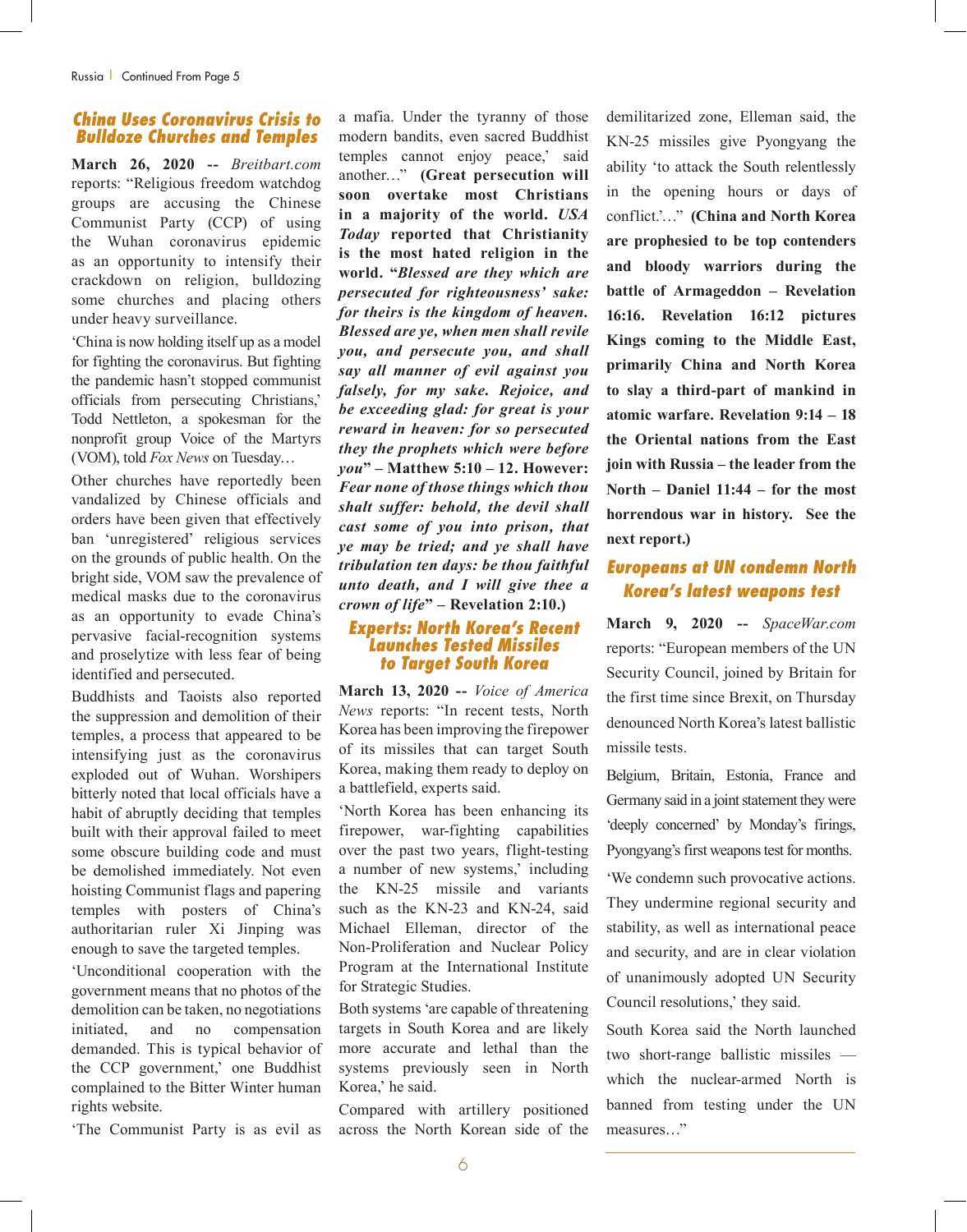# **KNOWLEDGE INCREASED**

#### *Russia's Zircon hypersonic missile to be test-launched from underwater*

**March 12, 2020 --** *SpaceWar.com* reports: "The Zircon, a scramjetpowered maneuverable anti-ship cruise missile capable of accelerating to speeds of up to 11,100 km an hour, is one of half-a-dozen or so strategic systems being developed by Russia's military to help ensure global strategic stability.

The 3M22 Zircon hypersonic cruise missile will undergo testing from aboard the K-560 Severodvinsk submarine, a source in the military industry has told Russian media.

The source did not mention a date when testing is expected to begin, but said it would take place once three-to-four more test launches from the Admiral Gorshkov frigate are completed. The test launch is expected to take place from an underwater firing position. The Russian military has not yet commented on the veracity of the reports.

The Zircon was test-launched from the Admiral Gorshkov in January in the Barents Sea, home to Russia's Northern Fleet.

In December, Russian President Vladimir Putin revealed that a groundbased version of the Zircon was in development…" **(Jesus said discussing events to occur just preceding His return to earth to set up His Kingdom of peace that: "***there shall be great tribulation such as never was since the beginning of the world to this time, no, nor never shall be again***" – Matthew 24:21. "***Come quickly Lord Jesus***" – Revelation 22:20. See the next two reports.)**

#### *U.S. trying to catch up with Russia, China in hypersonics*

**March 3, 2020 --** *SpaceDaily.com* reports: "The United States finds itself behind both Russia and China

after the two countries transitioned from hypersonic technologies to working weapon systems, something the Pentagon has yet to accomplish, two officials in charge of the U.S. Department of Defence program told reporters.

'In past decades we have been world leaders in hypersonic technology, but we have consistently made the decision to not transition that to weapon applications and build weapons systems out of hypersonic technologies', Mike White, assistant director for hypersonics, said at a briefing on Monday. 'The Russians and the Chinese quite frankly have both done that. And they have done that quite a number of years ago.' 'It's that transition to the application that got their efforts jumpstarted and that's what we are accelerating now.'

Mark Lewis attributed Russia's success to its Soviet-era legacy, while China, according to him, made 'huge investments' and used American studies published since the 1940s…"

#### *Department of Defense Tests Hypersonic Glide Body*

**March 25, 2020 --** *SpaceWar.com* reports: "The Department of Defense successfully tested a hypersonic glide body in a flight experiment conducted from the Pacific Missile Range Facility, Kauai, Hawaii, March 19 at approximately 10:30 p.m. local time (HST).

The U.S. Navy and U.S. Army jointly executed the launch of a common hypersonic glide body (C-HGB), which flew at hypersonic speed to a designated impact point.

Concurrently, the Missile Defense Agency (MDA) monitored and gathered tracking data from the flight experiment that will inform its ongoing development of systems designed to defend against adversary hypersonic weapons.

Information gathered from this and

future experiments will further inform DOD's hypersonic technology development, and this event is a major milestone towards the department's goal of fielding hypersonic warfighting capabilities in the early- to mid-2020s…"

#### *United Launch Alliance set to launch the first mission for the U.S. Space Force*

**March 26, 2020 --** *SpaceWar.com* reports: "A United Launch Alliance (ULA) Atlas V rocket is in final preparations to launch the sixth Advanced Extremely High Frequency (AEHF) communications satellite for the U.S. Space Force's Space and Missile Systems Center. The launch is on track for March 26 at Space Launch Complex-41 from Cape Canaveral Air Force Station. Launch is planned for 2:57 p.m. EDT at the opening of a twohour launch window. The live launch broadcast begins at 2:37 p.m. EDT on *www.ulalaunch.com*. The launch of AEHF-6 will mark the 138th launch for ULA and first National Security Space mission for the U.S. Space Force.

'In the current dynamic environment, national security is of utmost importance,' said Gary Wentz, ULA vice president of Government and Commercial Programs. 'We are proud to launch the first National Security Space mission for the U.S. Space Force and look forward to delivering the final AEHF asset to support our nation's national defense and the warfighter community.'

Producing more than two and a half million pounds of thrust at liftoff, the Atlas V 551 configuration rocket is the most powerful in the Atlas V fleet. The 551 rocket has launched groundbreaking missions for our nation-from the critically important MUOS constellation to historic science missions including New Horizons, the first mission to Pluto and the Juno mission to Jupiter. The Atlas V 551 configuration first launched on January 19, 2006 and has launched 10 times to date.